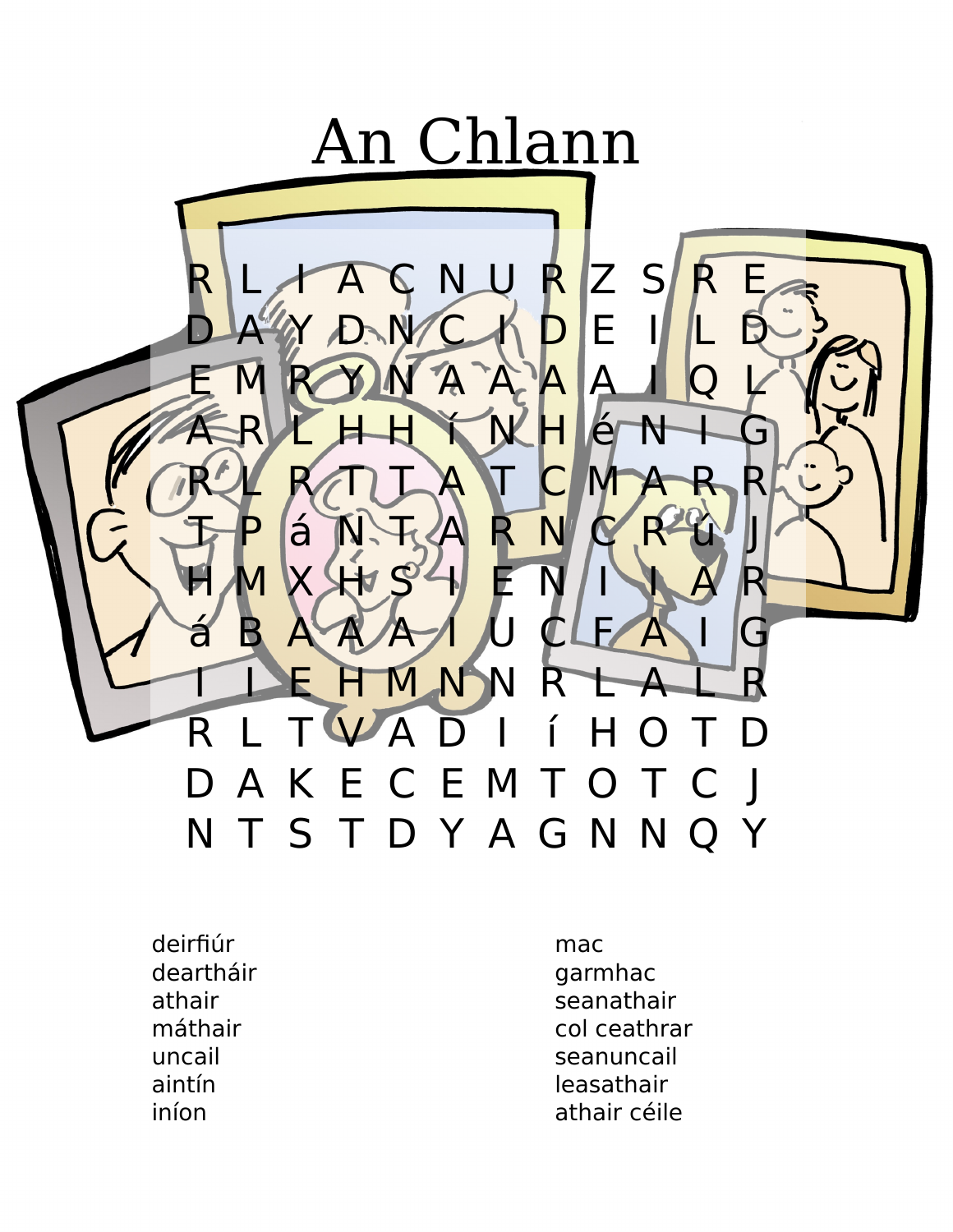## An Chlann



deirfiúr deartháir athair máthair uncail aintín iníon

mac garmhac seanathair col ceathrar seanuncail leasathair athair céile